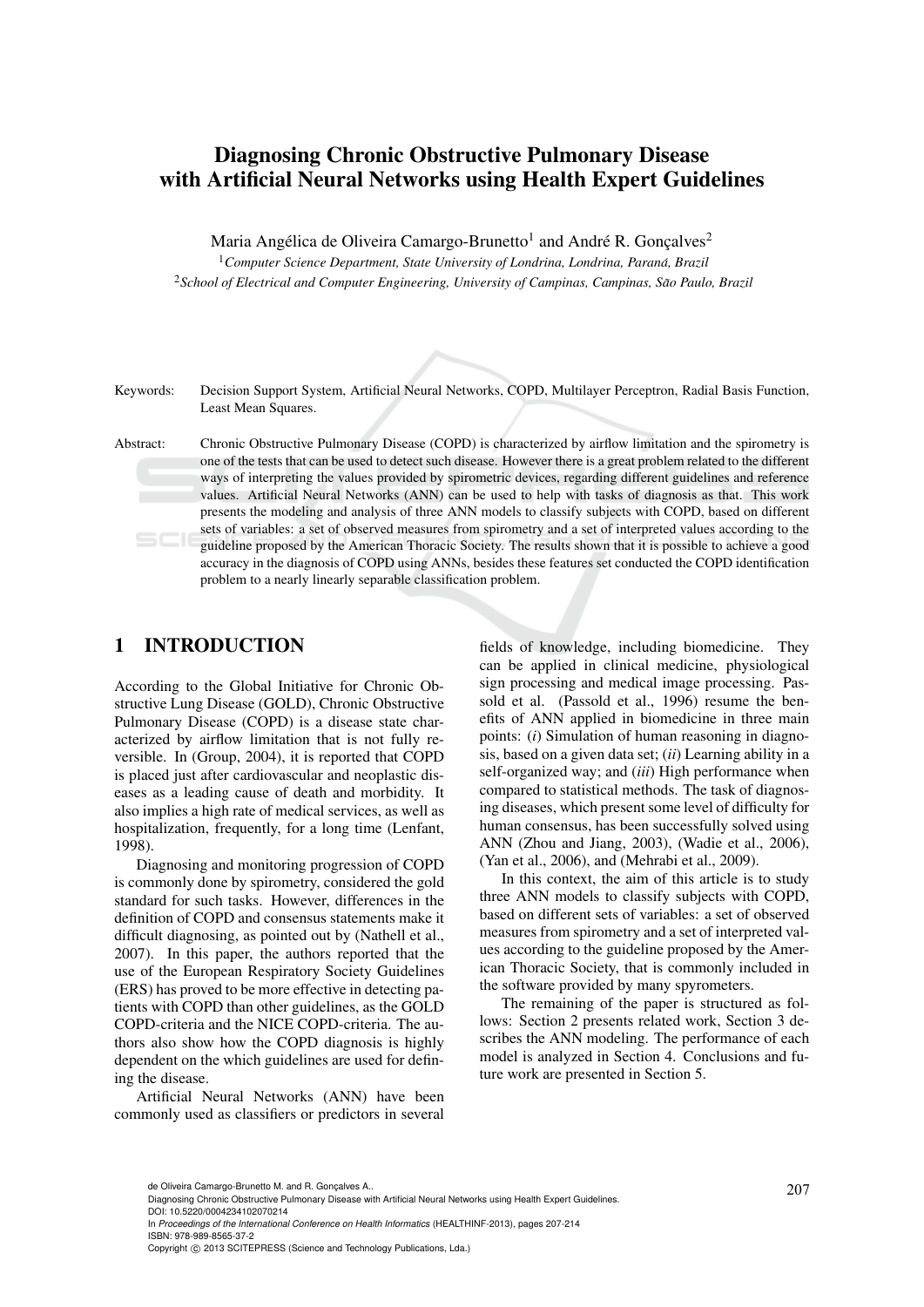### 2 RELATED WORKS

Fontenla-Romero et al. (Fontenla-Romero et al., 2005) presented a new method to classify sleep apnea as: obstructive, central or mixed. However, this classification method requires to analyze a large number of variables during a long time. So, the inputs of the neural network were pre-processed by applying a discrete wavelet transformation on the samples, aiming to reduce and to fix the number of inputs of the classifier.

Basically, the authors used wavelets to extract features from the recorded signals, that become the input of a feed-forward ANN in order to do the classification. Three learning algorithms were used. Conjugate Gradient Method was employed to adjust the weights and the quadratic mean error as the cost function. A similar algorithm, adds a regularization term to avoid hyper-training. Finally, a learning algorithm uses a Bayesian framework and a cross-entropy error function. The latter showed to be the best choice, with an accuracy of  $83.78\% \pm 1.90\%$ . **TECHN** 

Er and Temurtas (Er and Temurtas, 2008) present a comparative study for the realization of the COPD diagnosis using multilayer neural networks. The authors applied two different Multilayer Perceptron (MLP) structures: one with one hidden layer and the other with two hidden layers. The COPD dataset was taken from the Diyarbakir Chest Diseases Hospital from Southeast of Turkey. The dataset contains 155 samples, where 55 are COPD and 100 normal. They analyzed 38 features from laboratory examination. Accuracy of 93.14% was obtained for an MLP ANN with one hidden layer and backpropagation algorithm with momentum constant. Using the Levenberg-Marquardt learning algorithm, the accuracy achieved was 94.46%. Best results were obtained using MLP with two hidden layers, where the accuracies for same learning algorithms were 95.43% and 96.08%.

Mehrabi et al (Mehrabi et al., 2009) used a MLP and a Radial Basis Function Neural Network (RBFNN) to classify patients with COPD and Congestive Heart Failure (CHF). They analyzed 266 patients, being 129 with CHF and 137 with COPD. It was considered 42 clinical variables. A ten-fold cross validation was used to assess the generalization of the classification models and the results obtained were: MLP sensitivity of 83.9% and specificity of 86%, with AUC (Area under the ROC curve) of  $0.889 \pm 0.002$ ; RBFNN sensitivy of 81.8% and specificity of 88.4%, with AUC of  $0.924 \pm 0.01$ .

Er et al (Er et al., 2010) analyzed several classifiers in order to classify patients among the following chest diseases: COPD, Pneumonia, Asthma, Tuberculosis and Lung Cancer Diseases. The following models were used: MLP (with one and two hidden layers), without and with momentum; Probabilistic Neural Network, Generalized Regression Neural Network, Learning Vector Quantization and RBFNN. A sample of 357 patients was analyzed, where 71 with COPD, 50 with Tuberculosis, 60 with Pneumonia, 44 with asthma, 32 with lung cancer, and 100 normal. It was used 38 variables as input for all ANN models. For the COPD diagnosis, the best results were obtained with MLP with two hidden layers and Probabilistic Neural Network, with accuracy of 88.73%.

The results achieved with the application of ANN as classifiers of diseases have encouraged researchers study and to apply such models to help with tasks of COPD diagnosis. COPD is a chronic disease that requires constant care as well as knowledge of its severity, that is normally done by spirometry. Normally, the devices that perform such exam have softwares that provide different reference values and guidelines to identify the degree of normality of the subject. Since COPD diagnosing is highly dependent on the guideline used for detecting it, ANN could be an alternative to help health care professionals to classify subjects with COPD.

# 3 ANN MODELING FOR COPD IDENTIFICATION

This research considered three ANN models based on supervised learning: a linear ANN using the LMS algorithm, a Multilayer Perceptron with backpropagation algorithm and a Radial Basis Function Neural Network. A detailed description of each one is presented in Section 3.3. The physiologic measures used for this study were obtained from pulmonary function test and performed at the Physiotherapy Pulmonary Laboratory at State University of Londrina, Brazil.

### 3.1 Obtaining the Physiological **Measures**

The pulmonary function test is composed of several exams that provide information about the pulmonary capacity of a subject. It is composed of spirometry, ventilometry, and measures of the inspiratory and expiratory pressures. The spirometry measures the volume, capacity, and pulmonary flow, from respiratory maneuver and compares them with reference values of normality to the evaluated population. For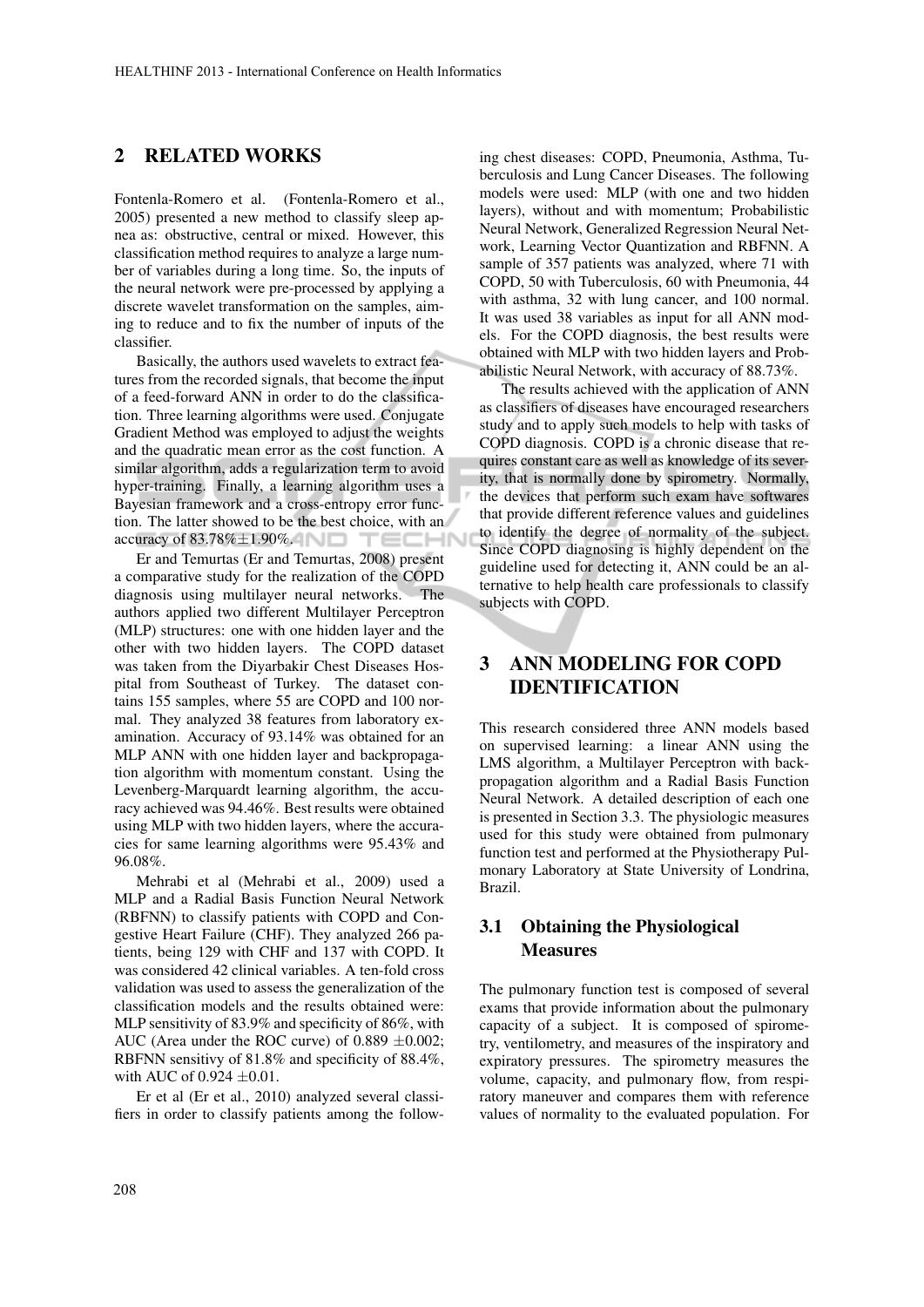all volumes and capacities measured by the spirometry, there are reference tables, which predict values are based on regression equations. Several guidelines and normality standards have been proposed by scientific societies e.g. ATS (American Thoracic Society), ERS (European Respiratory Society), ALATS (American Latin Thoracic Society), and others. Nowadays, the spirometry has been used in the respiratory physiotherapy as a complementary exam and has been showed very helpful to physiodiagnosis and to plan a therapeutic program. The spirometer used in this work provides a few options of reference values, and the ATS pattern was selected by the healthcare professional that did the exam (Azeredo, 2002).

The obtained values by spirometry provide rich information about the pulmonary function, helping to identify and to qualify the severity of several ventilatory disturbs that are observed by changes in the spirometric values. It must be remembered that the interpretation of the results is highly dependent on the guideline used. The physiological measures used in this study were: Forced Vital Capacity (FVC), Forced Expiratory Volume at the first minute (FEV1), Pick Expiratory Flow (PEF), Forced Expiratory Flow (FEF), Maximum Voluntary Ventilation (VVM), Minimum Inspiratory Pressure (MIP), and Maximal Expiratory Pressure (MEP). Besides those measures, the variables gender, age, and body mass index were also taken into account.

## 3.2 Identifying Inputs and Output Variables

The physiological measures used were taken from 222 patients, being 80 with COPD (declared by physiotherapists that work in rehabilitation program with them based on clinical exams and spirometry). The clinical and spirometry data derived two datasets for training and testing of different ANN models considered in our experiments. The first dataset (S1) was created with the following variables as input: age, gender, body mass index, FVC(o), FEV1(o), PEF(o), FEF 25-75 %(o), Maximal Ventilatory Volume (MVV(o)), Maximal Inspiratory Pressure (MIP (o)), and Maximal Expiratory Pressure (MEP(o)). The notation (o) means the obtained values by the spirometry. The second dataset (S2) was defined by the quotient between the measured and the expected value for a normal subject (considering its gender and age) following normality equations proposed by ATS, being each input pattern composed of five variables: FVC  $(\%)$ , FEV1 $(\%)$ , PEF $(\%)$ , FEF25-75% $(\%)$ , and  $MVV(\%)$ . The input variables were normalized to values between 0 and 1, including the variables age, gender (binary digits 0 and 1) and body mass index. As all ANN models used in this research are based on supervised learning, the output answer of each input is also included in the pattern representation. Two classes were defined: Normal subject and COPD subject, represented by the binary digits 0 and 1, respectively.

### 3.3 ANN Architectures Analyzed

To devise this research three different ANN architectures were designed to perform the classification task, namely: Linear Neuron with the Least Mean Square (LMS) learning algorithm, Multilayer Perceptron and Radial Basis Function ANN. This section describes the modeling of each architecture and the results describing the performance of the ANNs are presented in the next section.

Methodology for the Learning Process. For the ANNs performance evaluation, a ten-fold crossvalidation method was used. Data was divided into ten folds and the training was repeated ten times. Each time, we applied nine folds for ANN training and the remaining fold for validation. The final accuracy was obtained by the average results over the ten validation folds.

For all ANNs, the initial values of the synaptic weights were set to random values between  $[-0.05, 0.05]$ .

To obtain a proper number of epochs for the ANNs training, the following methodology was used: initially it was established an arbitrary upper bound for the number of epochs. Then, for each epoch, it was computed the mean square error (MSE) of the outputs, for the training set as well as for the validation one. Analyzing the MSE curve of validation and the MSE curve of training it was possible to determine if the number of epochs was suitable or should increase. Nevertheless, if during the training an indicative of overtraining is detected (by analyzing the MSE curve of validation), the training is promptly stopped. This approach pointed out that an upper bound for the number of training epochs equal to 100 was sufficient for training the three studied ANNs, considering our datasets.

#### 3.3.1 Linear ANN

This ANN is composed of only one linear neuron, which output is given by the result of the linear combination of synaptic weights and inputs, plus bias. Here, this linear ANN was trained via the Least Mean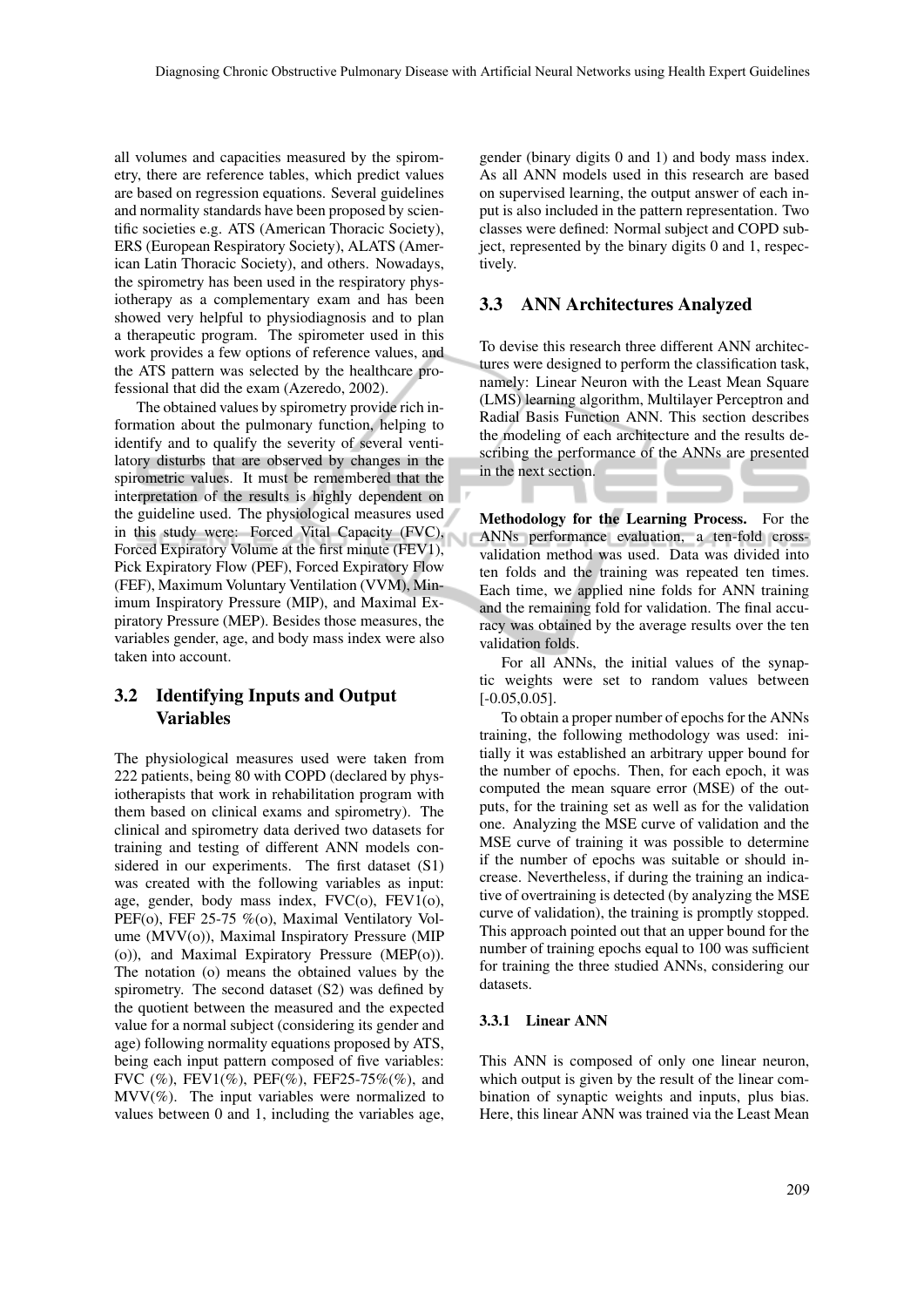Squares (LMS) algorithm developed by Widrow and Hoff (Widrow and Hoff, 1960).

#### 3.3.2 Multilayer Perceptron

The Multilayer Perceptron (MLP) is one of the most studied ANN models. Its importance comes from the addition of hidden layers and the use of a nonlinear activation function (typically a sigmoid function) that allows the ANN deal with problems which classes are non-linearly separated. Both MLPs have one input layer, one hidden layer and one output layer. The number of neurons used at the input layer is the same of the number of variables (10 to the S1 and 5 to the S2) plus one for the bias. MLPs with different numbers of neurons in the hidden layer were tested, varying from 2 to 20, and that one with better performance was selected. Evaluation criteria for the classifiers' performance is presented in Section 3.4.

Training and Testing the MLPs. During the training phase, weights and bias of each MLP are updated according to the scaled conjugate gradient (SCG) method (Møller, 1993). SCG belongs to the class of Conjugate Gradient Methods (CGMs) and has been shown to be considerably faster than standard backpropagation and other CGMs (Møller, 1993). Another important advantage is that SCG is fully automated including no user dependent parameters. The activation function used was the sigmoid logistic.

#### 3.3.3 Radial Basis Function

A Radial Basis Function Neural Network (RBFNN) is composed of an input layer, a hidden layer, and an output layer. Just as in the two previous ANN models, at the input layer, the number of neurons is equal to the number of features. The hidden layer consists of an arbitrary number of RBFs (e.g. Gaussian RBFs), being each one defined by a center position and a dispersion parameter  $(\sigma)$ . The output layer is formed by neurons that promote a linear combination of the activations of the hidden layer neurons.

As for the previous ANNs, we designed two Radial Basis Function (RBF) networks for the classification of the sets S1 and S2, with input layer with 10 and 5 neurons, respectively, plus bias.

Training and testing the RBFNN. The RBFNN training process was that one implemented by the MATLAB Neural Network toolbox, which consists of: (*i*) starting with no one neuron, the network is simulated; (*ii*) the input vector with the greatest error is selected; (*iii*) a neuron is added to the hidden layer

with weights equal to that input vector and; finally, (*iv*) the output layer weights are redesigned to minimize error. So, an upper bound value for the number of hidden layer neurons must be provided. Looking for a better performance, a grid search procedure was performed, varying the number of hidden neurons from 5 to 30.

The values of the dispersion parameter  $\sigma$  were set in an arbitrary way, receiving changes and combinations at each simulation.

#### 3.4 Evaluating Classifiers' Performance

Four performance metrics were taken into consideration in our analysis, namely: area under curve (AUC), specificity, sensitivity and, accuracy.

AUC is obtained by the integration of the Receiver Operating Characteristics (ROC) curve over a set of thresholds considered. ROC is a technique to visualize, organize and analyze the classifier performance by means of the False positive rate and True positive rate relation, given a set of thresholds. Since AUC is a portion of the area of the unit square, its value will always be between 0 and 1.0. AUC also has important statistical properties and is related to other metrics, such as Gini coefficient (Fawcett, 2006).

Sensitivity and specificity are one approach to quantifying the separation ability of the classifier. While the former is the proportion of true negatives that are correctly identified by the test, the latter describes the proportion of true negatives that are correctly identified by the classifier.

Accuracy, in turn, is defined by the ratio of the number of correct classifications to the number of patterns tested.

Simulation results for MLP and RBFNN were obtained using MATLAB R2010b Neural Network Toolbox, whereas the linear ANN with LMS algorithm was implemented by the authors on the same platform.

## 4 RESULTS AND DISCUSSION

This section presents the results for simulations of the three ANNs modeled. The results are presented in terms of mean and standard deviation over 30 independent runs. These results were obtained, considering a lower bound of acceptance of 0.5, i.e., if a lower bound of 0.5 is established, outputs from 0.5 on are classified as "1".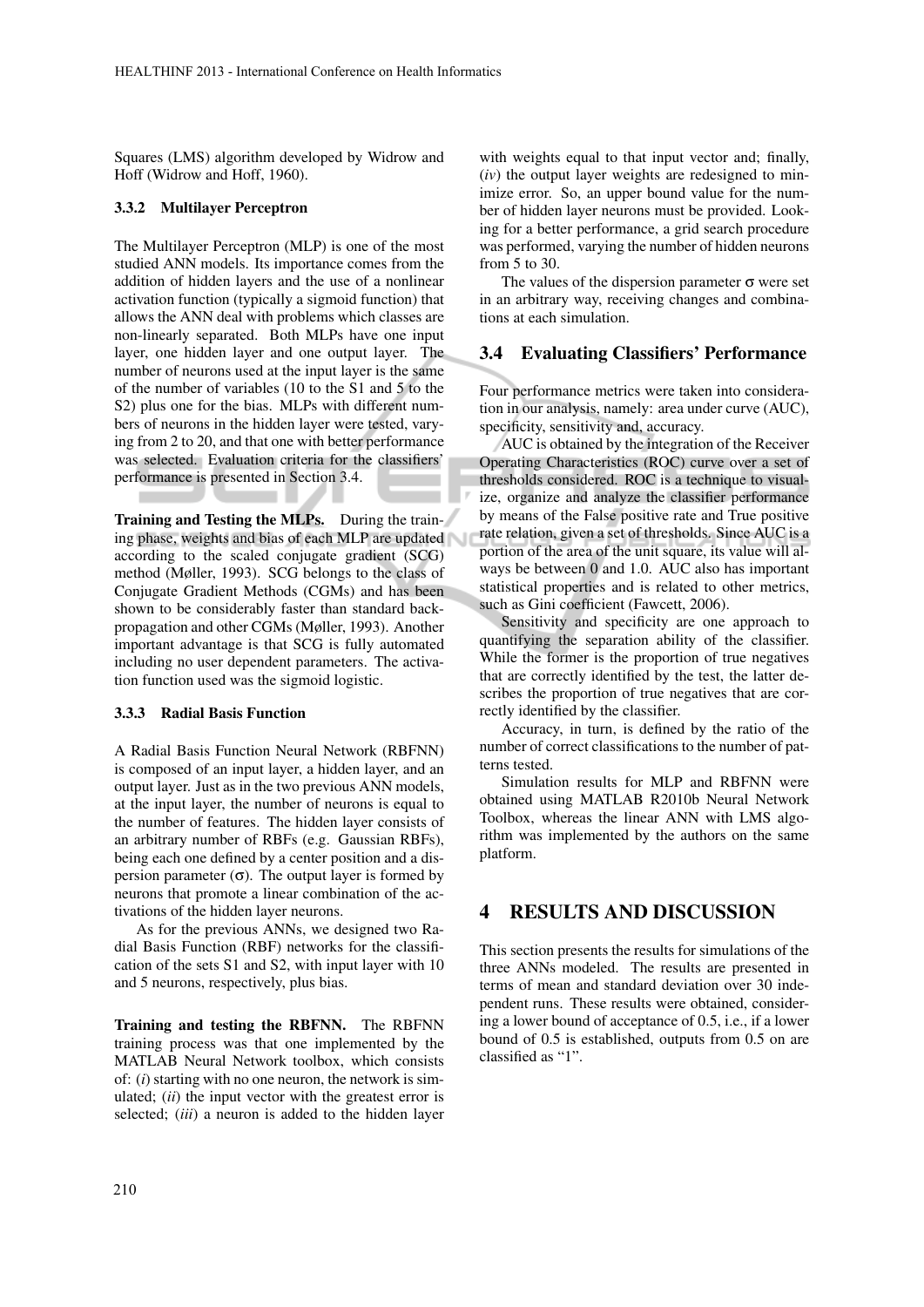### 4.1 Results of Linear ANN

Tables 1 and 2 present the results for dataset S1 and S2, respectively. The best results are those with highlighted background.

It was observed, from Table 1, that values of learning rate *µ* outside [0.01;0.7] decrease the performance of the ANN, but inside this interval, the performance keeps stable, achieving the best AUC equal to 0.971  $(\pm 0.04)$ , with  $\mu = 0.5$ .

Table 1: Means and standard deviations of the four metrics evaluated from the results of Linear ANN with dataset S1, using different values for parameter *µ*.

| μ    | <b>AUC</b>   | Accuracy        | Spec.           | Sens.           |
|------|--------------|-----------------|-----------------|-----------------|
| 0.01 | 0.968        | 94.71%          | 89.29%          | 97.78%          |
|      | $(\pm 0.04)$ | $(\pm 4.45\%)$  | $(\pm 11.27%)$  | $(\pm 4.43)$    |
| 0.1  | 0.971        | 95.50%          | 91.29%          | 97.87%          |
|      | $(\pm 0.04)$ | $(\pm 4.03\%)$  | $(\pm 10.26\%)$ | $(\pm 3.53\%)$  |
| 0.3  | 0.965        | 95.79%          | 92.08%          | 97.88%          |
|      | $(\pm 0.04)$ | $(\pm 4.08\%)$  | $(\pm 9.85\%)$  | $(\pm 3.58\%)$  |
| 0.5  | 0.971        | 96.03%          | 92.88%          | 97.82%          |
|      | $(\pm 0.04)$ | $(\pm 3.69\%)$  | $(\pm 8.84\%)$  | $(\pm 3.71\%)$  |
| 0.7  | 0.957        | 93.64%          | 88.92%          | 96.29%          |
|      | $(\pm 0.05)$ | $(\pm 5.36\%)$  | $(\pm 12.65\%)$ | $(\pm 5.57\%)$  |
| 0.9  | 0.826        | 73.04%          | 77.08%          | 70.76%          |
|      | $(\pm 0.16)$ | $(\pm 18.15\%)$ | $(\pm 26.75\%)$ | $(\pm 32.56\%)$ |
|      |              |                 |                 |                 |

Although the results of linear ANN for the dataset S2 were stable for all values for the parameter  $\mu$  analyzed (Table 2), it is possible to observe a high frequency of decrease in terms of accuracy and sensitivity. Conversely, we can observe an increase in terms of specificity.

Table 2: Means and standard deviations of the four metrics evaluated from the results of Linear ANN with dataset S2, using different values for parameter *µ*.

| $\mu$ | <b>AUC</b>   | Accuracy       | Spec.          | Sens.           |
|-------|--------------|----------------|----------------|-----------------|
| 0.01  | 0.970        | 94.51%         | 96.00%         | 91.88%          |
|       | $(\pm 0.03)$ | $(\pm 4.41\%)$ | $(\pm 5.09\%)$ | $(\pm 9.97\%)$  |
| 0.1   | 0.965        | 94.19%         | 95.21%         | 92.38%          |
|       | $(\pm 0.04)$ | $(\pm 4.52\%)$ | $(\pm 5.43\%)$ | $(\pm 10.21\%)$ |
| 0.3   | 0.970        | 94.85%         | 95.73%         | 93.29%          |
|       | $(\pm 0.04)$ | $(\pm 4.45\%)$ | $(\pm 5.60\%)$ | $(\pm 8.57%)$   |
| 0.5   | 0.968        | 94.13%         | 94.62%         | 93.25%          |
|       | $(\pm 0.03)$ | $(\pm 4.55\%)$ | $(\pm 5.85\%)$ | $(\pm 8.75\%)$  |
| 0.7   | 0.969        | 94.57%         | 95.01%         | 93.79%          |
|       | $(\pm 0.04)$ | $(\pm 4.48\%)$ | $(\pm 5.43\%)$ | $(\pm 8.64\%)$  |
| 0.9   | 0.968        | 94.41%         | 94.69%         | 93.92%          |
|       | $(\pm 0.03)$ | $(\pm 4.40\%)$ | $(\pm 5.85\%)$ | $(\pm 8.14\%)$  |

According to these good results achieved by the linear model, it is possible to infer that with both sets of selected variables, S1 and S2, lead to a nearly linearly separable classification problem.

#### 4.1.1 Results of MLP

Tables 3 and 4 present the results obtained by the Multilayer Perceptron with different number of hidden neurons using datasets S1 and S2, respectively. The best results are those with highlighted background.

As mentioned in Section 3.3, MLPs with different numbers of neurons in the hidden layer were tested, varying from 2 to 20. Nevertheless, we present the results for those that led to the best performances.

Table 3: Means and standard deviations of the four metrics evaluated from the results of MLP with dataset S1, considering different numbers of hidden neurons.

| hidden<br>neurons | <b>AUC</b>   | Accuracy       | Spec.           | Sens.          |
|-------------------|--------------|----------------|-----------------|----------------|
| 5                 | 0.963        | 95.21%         | 91.42%          | 97.34%         |
|                   | $(\pm 0.04)$ | $(\pm 4.12\%)$ | $(\pm 9.04\%)$  | $(\pm 4.37\%)$ |
| 6                 | 0.965        | 95.28%         | 91.29%          | 97.53%         |
|                   | $(\pm 0.04)$ | $(\pm 3.91\%)$ | $(\pm 9.90\%)$  | $(\pm 3.97\%)$ |
| 7                 | 0.963        | 95.16%         | 91.00%          | 97.51%         |
|                   | $(\pm 0.04)$ | $(\pm 4.44\%)$ | $(\pm 10.73\%)$ | $(\pm 4.00\%)$ |
| $\mathbf{R}$      | 0.960        | 94.86%         | 90.12%          | 97.51%         |
|                   | $(\pm 0.05)$ | $(\pm 4.51\%)$ | $(\pm 11.38\%)$ | $(\pm 3.92\%)$ |
| 9                 | 0.966        | 95.63%         | 92.17%          | 97.58%         |
|                   | $(\pm 0.04)$ | $(\pm 3.99\%)$ | $(\pm 9.21\%)$  | $(\pm 4.27\%)$ |

We can see that MLP also has produced good and stable results for both datasets. While a more complex model, with 9 neurons, presented the best performance for dataset S1, a simpler one, with 3 neurons, achieved the best results for dataset S2.

Table 4: Means and standard deviations of the four metrics evaluated from the results of MLP with dataset S2, considering different numbers of hidden neurons.

| hidden<br>neurons | <b>AUC</b>   | Accuracy       | Spec.          | Sens.           |
|-------------------|--------------|----------------|----------------|-----------------|
| 3                 | 0.965        | 95.14%         | 95.97%         | 93.67%          |
|                   | $(\pm 0.04)$ | $(\pm 4.33\%)$ | $(\pm 5.22\%)$ | $(\pm 8.82\%)$  |
| 4                 | 0.962        | 94.57%         | 95.22%         | 93.42%          |
|                   | $(\pm 0.04)$ | $(\pm 4.51\%)$ | $(\pm 5.62\%)$ | $(\pm 8.58\%)$  |
| 5                 | 0.962        | 94.38%         | 95.32%         | 92.71%          |
|                   | $(\pm 0.04)$ | $(\pm 4.82\%)$ | $(\pm 5.57\%)$ | $(\pm 10.25\%)$ |
| 7                 | 0.956        | 93.85%         | 94.69%         | 92.33%          |
|                   | $(\pm 0.04)$ | $(\pm 4.69\%)$ | $(\pm 6.10\%)$ | $(\pm 10.15\%)$ |
| 8                 | 0.963        | 94.92%         | 95.51%         | 93.88%          |
|                   | $(\pm 0.04)$ | $(\pm 4.18\%)$ | $(\pm 5.47\%)$ | $(\pm 9.06\%)$  |

Even presenting similar performance in terms of AUC for both dataset S1 and S2, we can identify decreases in the accuracy and sensitivity in dataset S2, when compared with results obtained with dataset S1. On the other hand, it is possible to notice an increment in terms of specificity.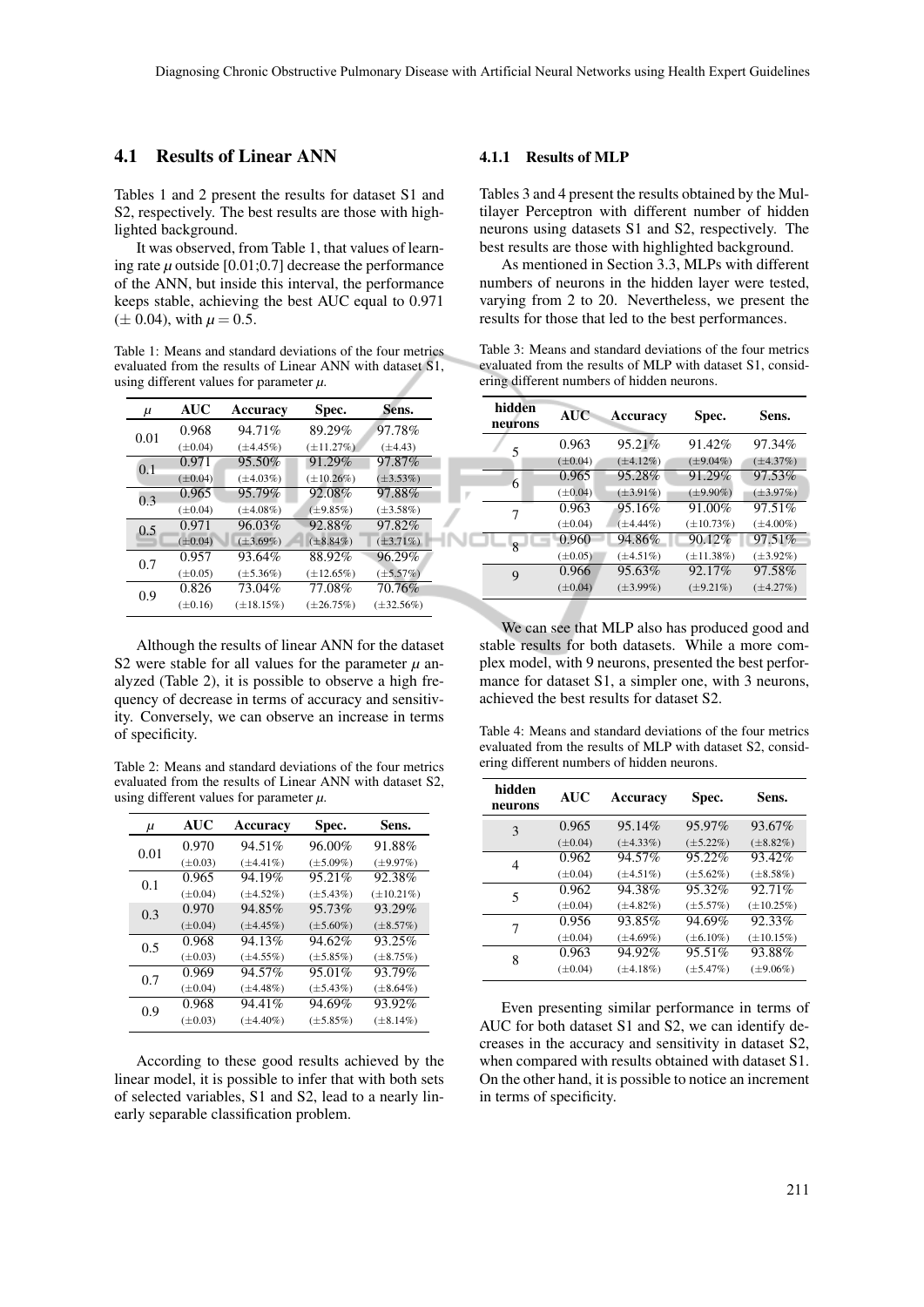#### 4.1.2 Results of RBFNN

Tables 5 and 6 present the results of some combinations of values to the parameters  $\sigma$ , using RBFNN with dataset S1 and S2, respectively. As informed in Section 3.3, we performed a grid search procedure to find out a proper number of hidden neurons, varying from 5 to 30. For each configuration, we varied the dispersion parameter  $\sigma$  from 0.1 to 10. An RBFNN with 15 hidden neurons has shown the best results. Due to lack of space, we omitted the results of the other experiments.

Table 5: Means and standard deviations of the four metrics evaluated from the results of RBFNN with dataset S1, using different values for parameter σ.

| 79.71%<br>94.32%<br>89.05%<br>0.908<br>0.1                          |  |
|---------------------------------------------------------------------|--|
| $(\pm 16.04\%)$<br>$(\pm 0.06)$<br>$(\pm 6.04\%)$<br>$(\pm 6.49\%)$ |  |
| 92.58%<br>97.84%<br>95.95%<br>0.966<br>0.5                          |  |
| $(\pm 8.87\%)$<br>$(\pm 3.77\%)$<br>$(\pm 3.69\%)$<br>$(\pm 0.04)$  |  |
| 92.25%<br>96.21%<br>98.44%<br>0.969<br>1.0                          |  |
| $(\pm 4.02\%)$<br>$(\pm 9.61\%)$<br>$(\pm 3.10\%)$<br>$(\pm 0.04)$  |  |
| 97.91%<br>95.93%<br>92.42%<br>0.971<br>10                           |  |
| $(\pm 3.71\%)$<br>$(\pm 4.00\%)$<br>$(\pm 9.41\%)$<br>$(\pm 0.03)$  |  |

Regarding the results presented in Table 5, higher values of the dispersion parameter, particularly 1 and 10, presented the best performances in terms of AUC and sensitivity.

Table 6: Means and standard deviations of the four metrics evaluated from the results of RBFNN with dataset S2, using different values for parameter σ.

| σ   | <b>AUC</b>   | <b>Accuracy</b> | Spec.          | Sens.          |
|-----|--------------|-----------------|----------------|----------------|
| 0.1 | 0.968        | 96.24%          | 96.11%         | 96.46%         |
|     | $(\pm 0.04)$ | $(\pm 3.63\%)$  | $(\pm 4.95\%)$ | $(\pm 6.74\%)$ |
| 0.5 | 0.964        | 95.61%          | 95.21%         | $96.33\%$      |
|     | $(\pm 0.04)$ | $(\pm 4.07\%)$  | $(\pm 5.75\%)$ | $(\pm 6.63\%)$ |
| 1.0 | 0.960        | 95.16%          | 95.03%         | 95.38%         |
|     | $(\pm 0.05)$ | $(\pm 4.27\%)$  | $(\pm 5.78\%)$ | $(\pm 7.30\%)$ |
| 10  | 0.961        | 95.09%          | 95.05%         | 95.17%         |
|     | $(\pm 0.05)$ | $(\pm 4.39\%)$  | $(\pm 5.63\%)$ | $(\pm 7.62\%)$ |
|     |              |                 |                |                |

As already observed in the two previous ANN models, the RBFNN also achieved similar performance in terms of AUC for both dataset S1 and S2, and a slight decrease in accuracy and sensitivity in dataset S2, when compared with results obtained with dataset S1. (Exception for  $\sigma = 0.1$ ). Conversely, we notice an increment in terms of specificity.

### 4.2 Comparing Models

In this section we present a statistical comparative study of the three ANN architectures analyzed. This study is conducted only looking at the values of AUC and sensitivity. The reason for this is that AUC carries more information about the classifier power, whereas sensitivity is related to false negative rate - *fnr* (type II error), through  $sens = (1 - fnr)$ , which quantifies cases where a patient is diagnosed as normal when he actually is not, being so, a dangerous diagnosis. Therefore, classifiers with high sensitivity (low *fnr*) are preferable.

We carried out a one-tailed Student *t* -test with a significance of 0.05 to compare the performance of the classifiers which found the best results (highlighted background in tables) and the results are presented in Table 7.

Table 7: The *t*-test results regarding Alg.1 – Alg.2 is shown as "+", "–", or "∼" when Alg. 1 is significantly better than, significantly worse than, or statistically equivalent to Alg. 2, respectively.

|                       |            | <b>S1</b> |            | <b>S2</b> |
|-----------------------|------------|-----------|------------|-----------|
| <i>t</i> -test result | <b>AUC</b> | Sens.     | <b>AUC</b> | Sens.     |
| $LMS - RBF$           | $\sim$     |           | $\sim$     |           |
| $RBF - MLP$           | $\sim$     |           | $\sim$     |           |
| $MLP-LMS$             | $\sim$     |           | $\sim$     |           |

No significant difference between linear ANN (LMS) and MLP was found for both AUC and sensitivity. It is worth mentioning that MLP is a more complex model and require a more computational intensive learning process than the least mean square algorithm.

RBFNN also did not present significant better performance when compared to MLP and linear ANN in terms of AUC, but produced classifiers with the highest sensitivity. Given these results, we could say that RBFNN seems to be the first option to apply to the COPD identification problem.

#### 4.3 Comparing Feature Sets

We performed a statistical comparative study of the classifiers' performance over the two different datasets, S1 and S2. The former, as described in Section 3.2, consists of normalized raw data of three non-physiological and seven physiological measures. The latter considers five physiological measures that incorporate previous knowledge from health experts. The results are presented in Table 8.

It is possible to see that all classifiers lose the capacity of reduce false negatives when using the set of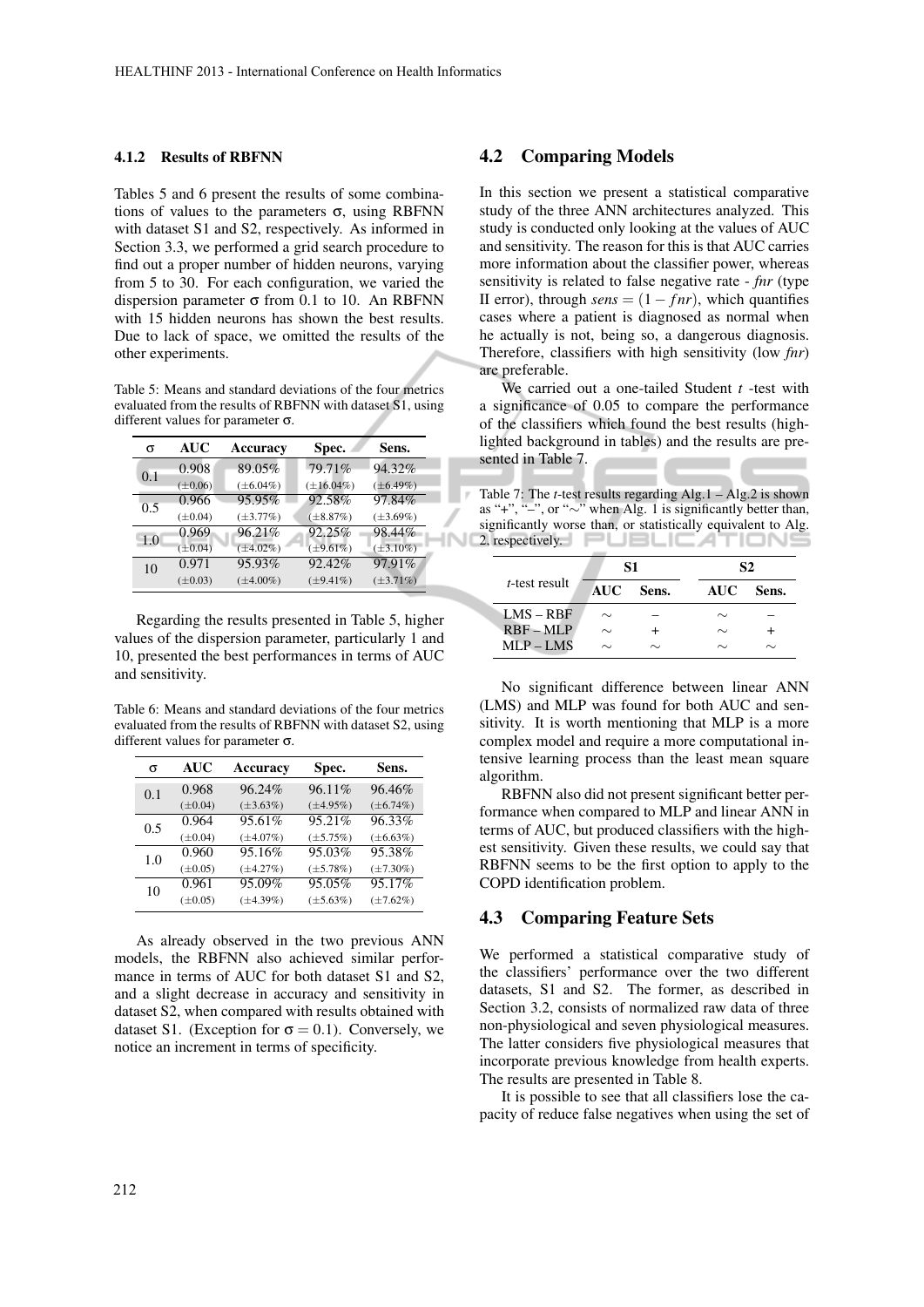Table 8: The *t*-test results regarding Alg. is shown as "+" or "∼" when the performance of the Alg. with S1 is significantly better than or statistically equivalent to the performance when using S2, respectively.

|            | AUC -  | <b>Sensitivity</b> |
|------------|--------|--------------------|
| LMS        | $\sim$ | $\div$             |
| MLP        | ∼      | $\div$             |
| <b>RBF</b> | ∼      | +                  |

variables S2. One hypothesis is that using predicted values from regression equations as reference values, may add noise to the physiological measure, due to residuals from the regression, which, in turn, can mislead the classifier.

## 4.4 Identifying Discriminating Variables

We are now interested in finding out what are the most discriminating variables. This information could provide some clues about what physical and physiologic characteristics have more influence in the decision process implemented by the ANNs studied.

As the three analyzed classifiers achieved quite similar performance, we will look at the weights of the linear ANN learned through the least mean square algorithm. The means and standard deviations of the weights obtained by linear ANN for dataset S1 and S2, based on 30 independent runs, are depicted in Figures 1 and 2, respectively.



Figure 1: Means and standard deviations of the linear ANN weights for the S1 dataset over 30 executions.

For the dataset S1, it is possible to see that gender and body mass index of a subject have a little influence in the decision process. Additionally, the physiologic measure FEF25-75 (o) are practically ignored by the classifier, although it is worth mentioning its high standard deviation. On the other hand, the most discriminating variables refer to the physiological measures FVC (o), FEV1(o), and PEF(o).



Figure 2: Means and standard deviations of the linear ANN weights for the S2 dataset over 30 executions.

The only neglected variable by the linear ANN in the S2 dataset is the physiologic measure  $FVC(\%)$ , but also has a high standard deviation. That using reference measures, sometimes obtained through regression equation, to guide the physiological measures led to a different classification problem, probably more difficult to deal with, given the results.

## 5 CONCLUDING REMARKS AND FUTURE WORK

The analysis and classification of physiological measures is not a trivial task. The complexity to develop this kind of research includes accurate data acquisition, selection of a suitable classifier that can provide a good representation of that patterns. This work presented results of modeling, training and testing three different ANN architectures to identify the Chronic Obstructive Pulmonary Disease. Our results highlight the potential of ANNs as a support decision tool for the problem of COPD identification.

The results showed that even simple models as the linear neuron with LMS algorithm had a good performance. It allows us to infer that these sets of selected variables, S1 and S2, conduct the COPD identification problem to a nearly linearly separable classification problem.

Two sets of variables were considered in our analysis: one composed of normalized raw data of three non-physiological (age, gender and body mass index) and seven spirometric measures; and the other consisting of five variables defined as the ratio of the